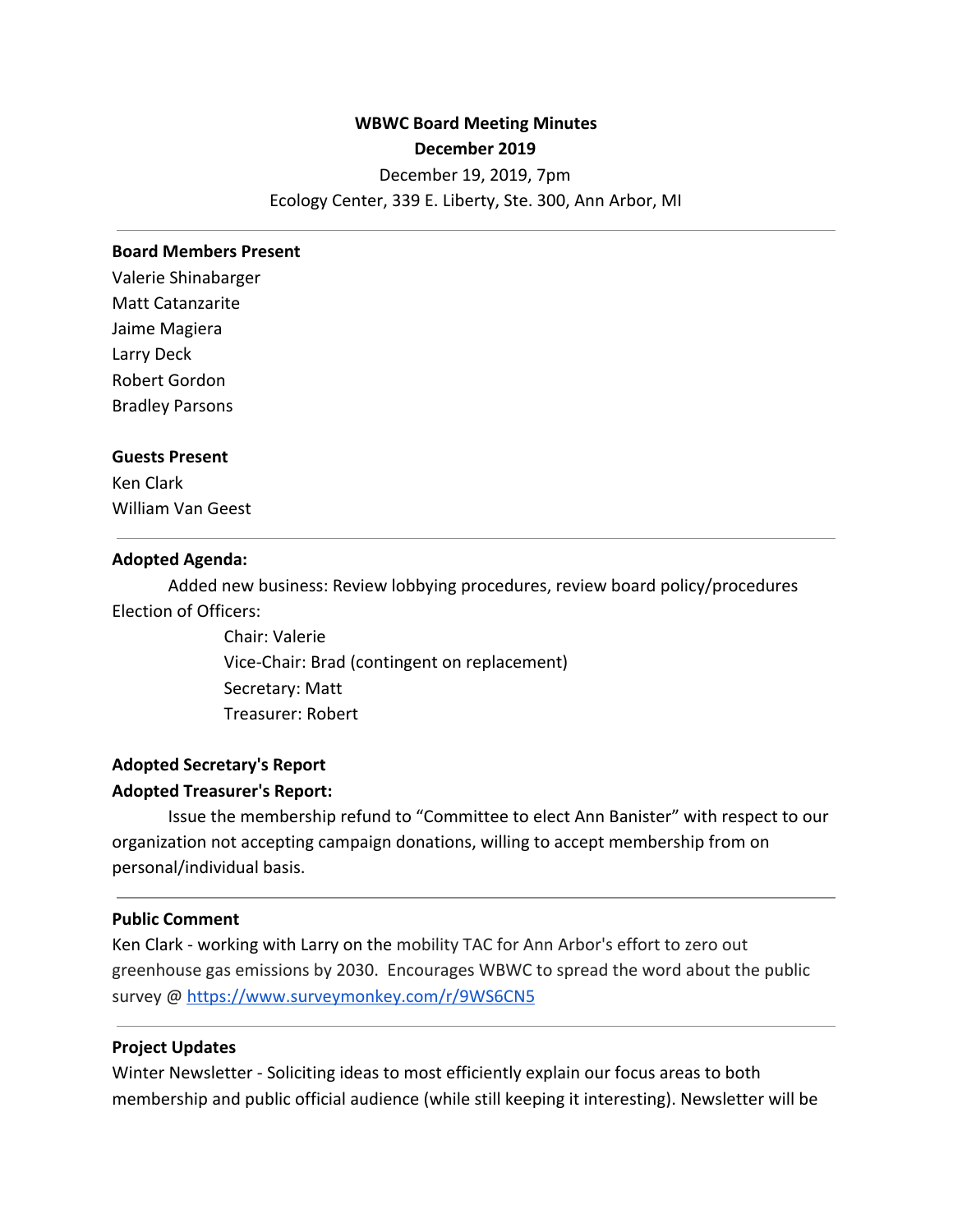sent out in the second week of January.

Priority Projects - Concentrate efforts into project areas, highlighting network gaps and connectivity. Additional coordination with our survey results and government efforts to include map response option in future survey. Larry and Matt will continue working together updating both Google Map and ArcGIS Online.

## **Upcoming Events - implement google calendar to best keep track of meetings and events**

Fall Gathering - success Concert Fundraiser - success APBP/WATS Webinar -1/18/2020 Worst Day of the year ride 1/19/2020 Transportation Advisory Committee - February Bike Summit - 2/9/2020

## **Meeting Updates**

A2 Lowertown Mobility - look forward to community engagement

City Council:

A) HB4738 (State Crosswalk law) - tabled, prepare page/statement and call to action in advance of the next meeting

B) Barton Drive Bike Lanes - tabled, send message that we agree with the Transportation professionals on City Staff suggesting that this is the preferred solution for both safety and filling network gaps.

Transportation Commission:

Create a list of projects that had both unanimous commission and staff support that were denied by council. Potentially post as an open letter FAQ to city council?

- New committee established to review the management of 7th street.

Alt Meeting:

Bike share still awaiting city approval, funded for one year of service ASAP (likely spring at this point)

Looking for feedback regarding the roll out of green paint in bike lanes and cycle track around the city \*include message in newsletter

## **T-1 Zoning (Transportation Corridor)**

Review staff memos about the new T-1 Zoning, start thread working with Sierra Club to